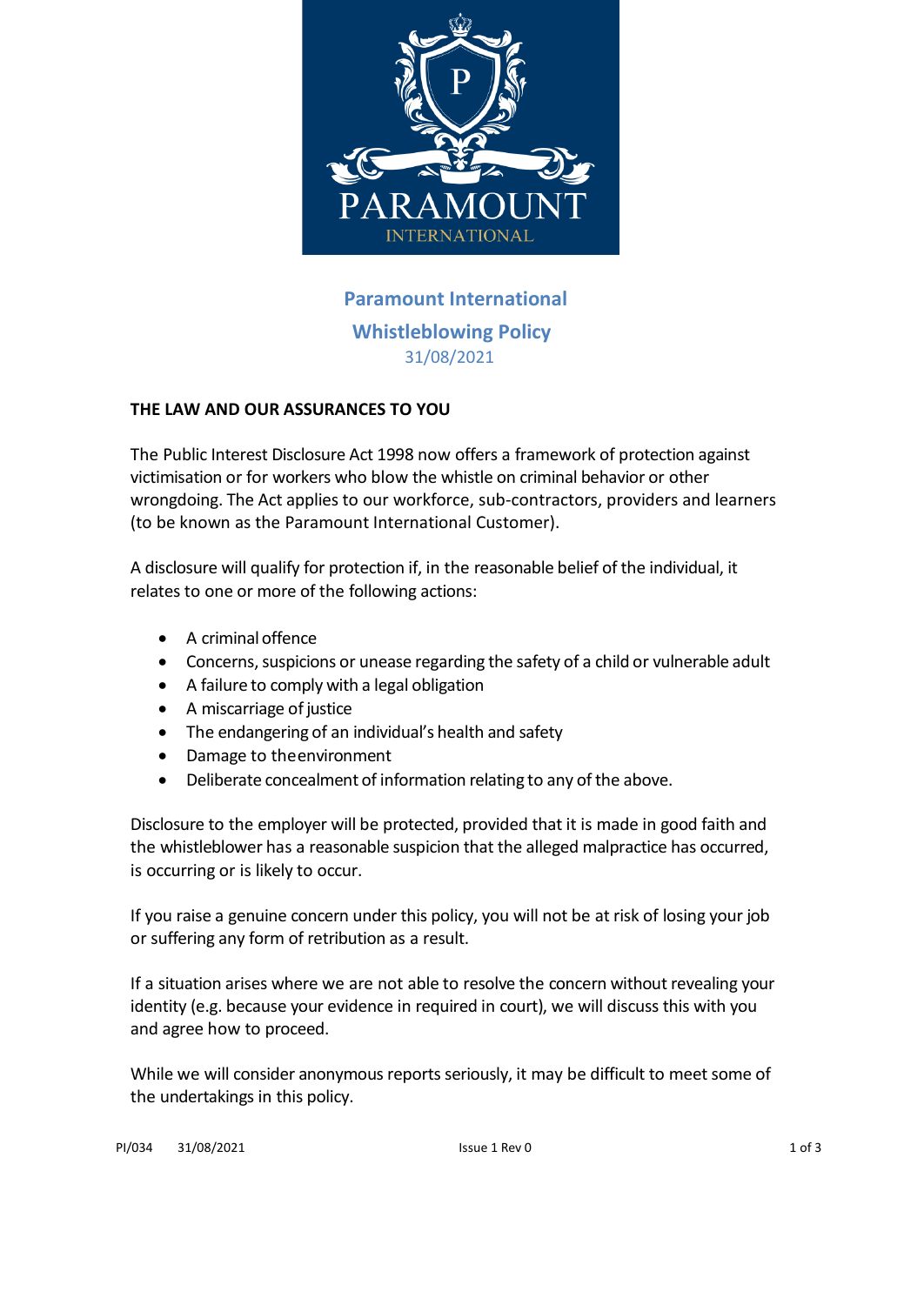

### **HOW WILL THE CONCERN BE HANDLED?**

Anyone notified of a concern must:

- ensure that concerns are taken seriously, treated sensitively and without undue delay
- investigate properly noting relevant details/collecting any documentary evidence before making an objective assessment of the concern
- keep the employee advised of progress
- ensure that the action necessary to resolve a concern istaken.

This process is applicable to both Internal and External Customers.

Once a concern has been raised, the Company is committed to investigating the concern fully to assess what action should be taken. This may involve an internal enquiry or a more formal investigation. You will be advised who is handling the matter, how you can contact him/her and whether your further assistance may be required. On request, the Company will write to you summarising your concern and outlining how the Company proposes to handle it.

On raising a concern, you may be asked how you think the matter might best be resolved. If you do have a personal interest in the matter, you are required to declare this at the outset. If the Company considers that the concern falls more properly within the Grievance Procedure, you will be advised of this.

While the purpose of this policy is to enable the Company to investigate possible malpractice and take steps to deal with it, the Company is committed to providing as much feedback to the individual raising the concern as possible. Please note however, that in certain instancesit may not be possible to informyou of the precise action being taken where this would infringe a duty of confidence owed by us to someone else.

# **EXTERNAL CONTACTS**

PI/034 31/08/2021 2013 30:00 2013 15:00:00 2013 15:00:00 2014 17:00 2014 17:00 2014 17:00 2014 17:00 2014 17:0 The Company hopes that this policy gives you the reassurance to raise matters of concern internally however, it is recognised that there may be circumstances where you can make your disclosure more properly to an external body/regulator (e.g. Health and Safety Executive, Environment Agency, Police).